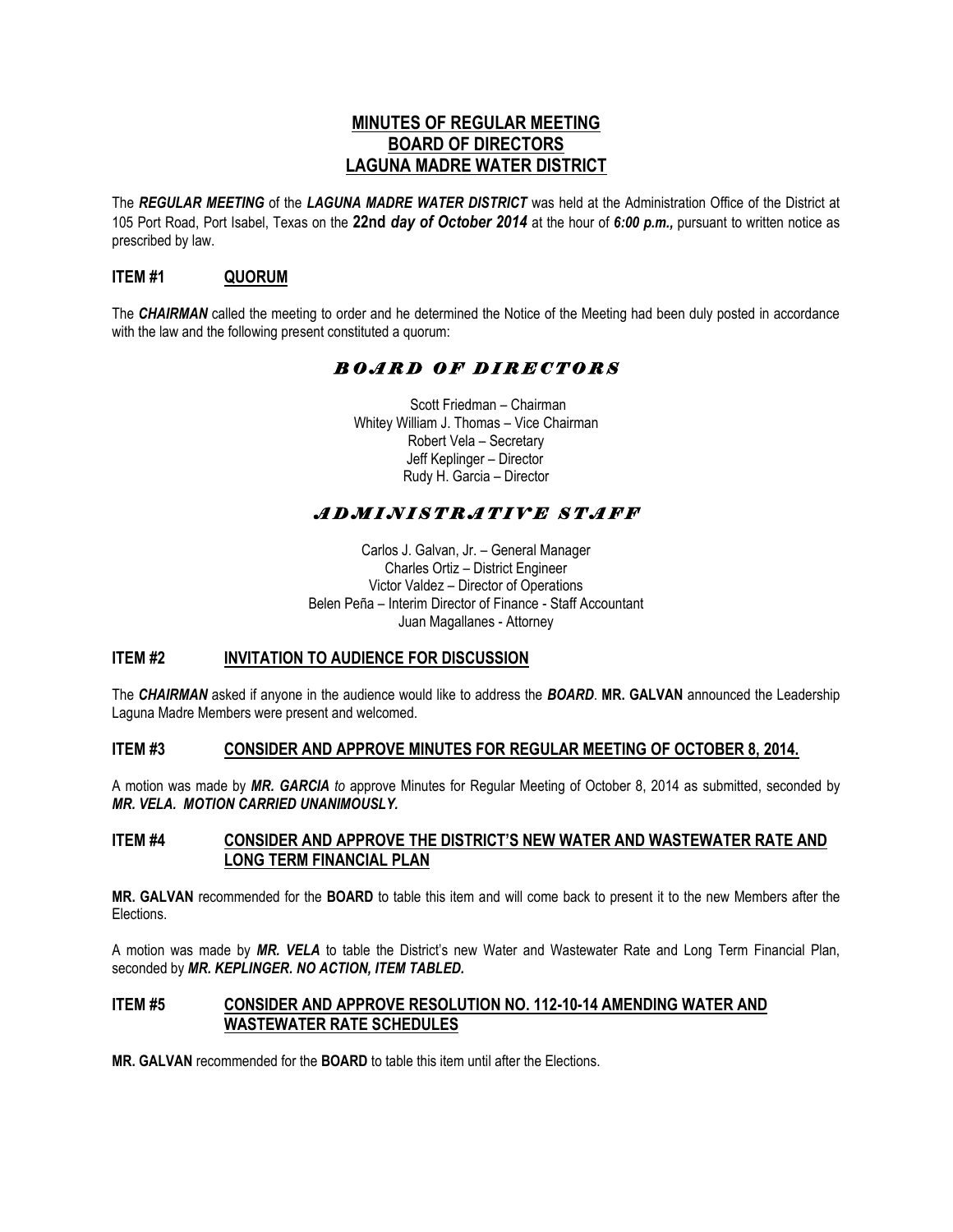A motion was made by *MR. VELA* to table Resolution 112-10-14 Amending Water and Wastewater Rate Schedules, seconded by *MR. KEPLINGER. NO ACTION, ITEM TABLED.*

#### **ITEM #6 CONSIDER AND APPROVE AGREEMENT FOR FINANCIAL ADVISORY SERVICES WITH ESTRADA HINOJOSA & COMPANY, INC.**

*MR. GALVAN* suggested in having a presentation by Estrada Hinojosa & Company, Inc. and recommended to table item at this time. **MR. KEPLINGER** stated under our Professional Services Policy it requires that we go out for RFQ's every five years, it has not been done in a while, we need to go out for RFQ's and follow the policy.

A motion was made by *MR. KEPLINGER* to table the Agreement for Financial Advisory Services with Estrada Hinojosa & Company, Inc., seconded by *MR. GARCIA. NO ACTION, ITEM TABLED.*

#### **ITEM #7 CONSIDER AND APPROVE EMERGENCY PIPE LINE ADJUSTMENTS ON FM 2480 FOR TXDOT ROAD IMPROVEMENTS**

*MR. ORTIZ* handed out printed copies of quotes from IOC Company L.L.C. and Cornett Construction Company; and recommended awarding the lowest bidder, Cornett Construction Company with a total amount of \$19,890.00 for the emergency pipe line adjustments on FM 2480 for TXDOT road improvements.

A motion was made by *MR. THOMAS to* approve Staff's recommendation to award Cornett Construction Company for the Emergency Pipe Line Adjustment on FM 2480 for TXDOT Road Improvements, seconded by *MR. KEPLINGER. MOTION CARRIED UNANIMOUSLY.*

#### **ITEM #8 CONSIDER AND APPROVE THE DISTRICT TO BEGIN NEGOTIATIONS WITH PORT ISABEL-SAN BENITO NAVIGATION DISTRICT AND SUBSEA 7 PORT ISABEL LLC TO ACQUIRE PIPELINE UTILITY EASEMENTS**

A motion was made by **MR**. *GARCIA* to approve the District to begin negotiations with Port Isabel – San Benito Navigation District and Subsea 7 Port Isabel LLC to acquire pipeline utility easements, seconded by *MR. VELA***.** *MOTION CARRIED UNANIMOUSLY.*

#### **ITEM #9 CONSIDER AND APPROVE INVESTMENT REPORT FOR QUARTER ENDING SEPTEMBER 30, 2014**

A motion was made by *MR. GARCIA* to approve Investment for quarter ending September 30, 2014 as submitted, seconded by *MR. VELA. MOTION CARRIED UNANIMOUSLY.*

#### **ITEM #10 CONSIDER AND APPROVE FINANCIAL REPORT AS OF SEPTEMBER 30, 2014**

A motion was made by *MR. GARCIA* to approve Financial Report as of September 30, 2014 as submitted, seconded by *MR. KEPLINGER. MOTION CARRIED UNANIMOUSLY.*

#### **ITEM #11 CONSIDER AND APPROVE DISBURSEMENTS**

A motion was made by *MR. GARCIA to* approve Disbursements as submitted, seconded by *MR. KEPLINGER. MOTION CARRIED UNANIMOUSLY.*

#### **ITEM #12 GENERAL MANAGER'S REPORT**

#### **DISCUSS SCHEDULE OF EVENTS FOR RIBBON CUTTING**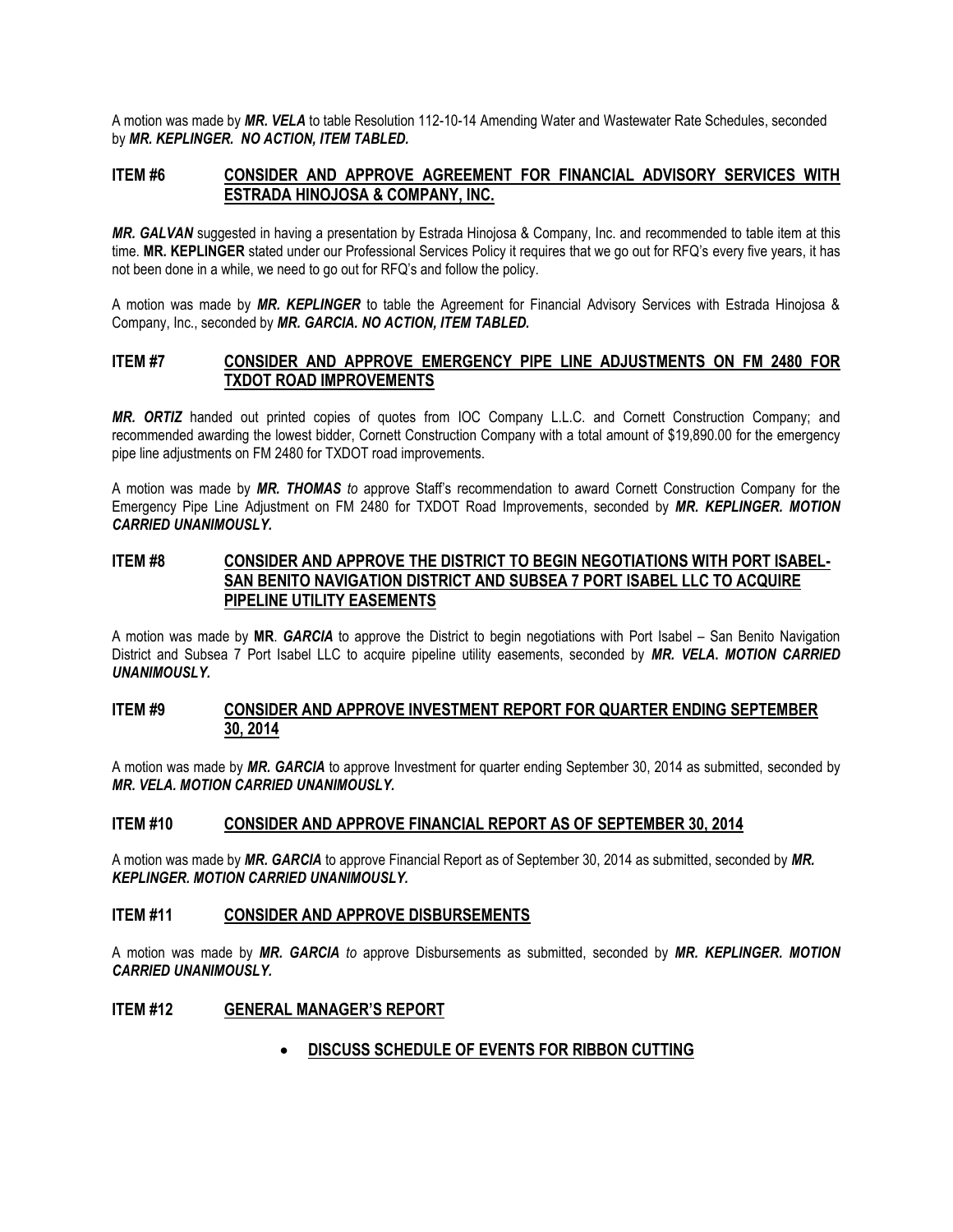*MR. GALVAN* suggested the Ribbon Cutting Ceremony for the new Water Treatment Plant No. 2 Microfiltration System to be help on Saturday, November 8<sup>th</sup>, 2014 @ 10 am. The Board agreed, invitations will be sent out and it will be announced in the newspaper.

### **ITEM #13 DISTRICT ENGINEER'S REPORT**

- **SERIES 2012 BONDS PROJECT BALANCE UPDATE**
- **CONSTRUCTION PROGRESS REPORT** 
	- o **CUATES PUMP STATION**
	- o **LIFT STATION NO. 19 REHABILITATION**
	- o **WATER PLANT NO. 2 MICROFILTRATION IMPROVEMENTS**

**MR. ORTIZ** handed out printed copies of a spreadsheet for his update on the Series 2012 Bonds Project Balance.

**MR. ORTIZ** gave an update on the Construction Progress: Cuates Pump Station - Rain delay, still trying to complete pipe repair; HVAC install got done before the rain. Estimated project completion is end of November. Pending work includes electrical, new pump start-up, relocate pump from old to new pump station, restore electric motor operated valve (limit torque) at Reservoir No. 4, SCADA restoration, demolition of old pump stations, final site work, and general cleanup.

Lift Station No. 19 Rehabilitation - Final walkthrough held on Oct 22<sup>nd</sup>. Longest lead item is part to repair cable for Pump No. 2, which could take 1 to 3 weeks to receive. District will accept the lift station after install of pump no. 2 is complete.

Water Plant No. 2 Microfiltration Improvements - Rats damaged control panel inside Kohler Generator. LEC ordered parts (harnesses and wires) on Monday, Oct. 20<sup>th</sup>, which will take about a week to arrive. Startup will proceed when parts are delivered to site. District staff observed conduit installed by electrical Contractor that was not sealed, which allows access for rodents into the generator enclosure. Overall, District has observed the Contractors failure to protect the site and see justification for pursing liquidated damages for Emergency Power Addition. FASCTO is scheduled to paint floor next week, weather permitting.

### **ITEM # 14 DIRECTOR OF OPERATION'S REPORT LAGUNA VISTA WASTEWATER INSURANCE CLAIM**

*MR. VALDEZ* reported on Laguna Vista Wastewater Insurance Claim, the total claim amount was \$7,200.00, and after the deductible a total payment amount of \$6,771.79 was received from TML in form of check.

#### **ITEM #15 INTERIM DIRECTOR OF FINANCE REPORT**

**MS. PEÑA** informed the Board the Auditors will be available to meet with the Audit Committee sometime in December.

## **ITEM #16 EXECUTIVE SESSION PERMITTED BY THE OPEN MEETING ACT, V.T.C.A., GOVERNMENT CODE SECTION 551.071 (1) (A), CONSULTATION WITH ATTORNEY; SECTION 551.074 PERSONNEL MATTERS**

## **TO DELIBERATE THE APPOINTMENT, EMPLOYMENT, EVALUATION, REASSIGNMENT, DUTIES, DISCIPLINE, OR DISMISSAL OF A DISTRICT EMPLOYEE TO WIT: GENERAL MANAGER**

A motion was made by *MR. KEPLINGER* for the *BOARD* to go into executive session at **6:29 pm,** seconded by *MR. THOMAS. MOTION CARRIED UNANIMOUSLY.* 

The *BOARD* took a short recess before going into executive session.